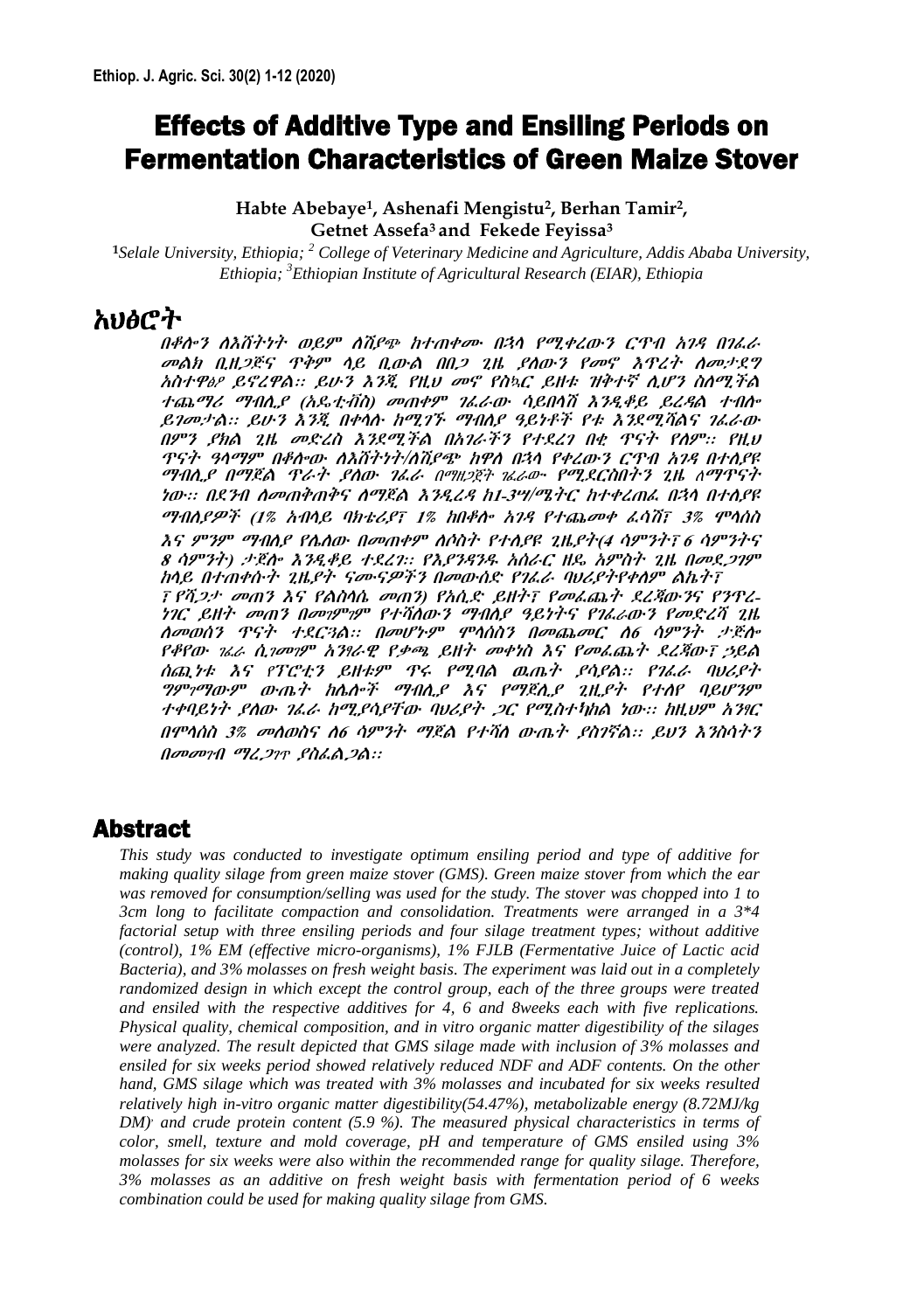## Introduction

Though there is huge number of livestock resources in Ethiopia, its productivity is extremely low. The major constraint for such low productivity is inadequate feed resources in terms of both quantity and quality especially during dry season of the year (Ahmed *et al.,* 2010).

In the mid and highland areas where mixed farming system predominates, the contribution of grazing land is declining from time to time due to poor grazing land management and ever-increasing human population, and expansion of cropland at the expense of grazing land. In the long dry season, this small grazing pasture land rarely provide sufficient year-round feed of reasonable quality to match the nutritional demands of livestock and support satisfactory livestock production and reproduction (Suttie, 2000). Due to this fact, crop residues become important feed resources in mixed farming systems and provide on average about 50% of the total feed source for ruminant livestock. The contributions of crop residues reach up to 80% during the dry seasons of the year (Adugna, 2007). Nevertheless, crop residues are characterized by low metabolizable energy and low digestible protein contents, which can hardly support animal maintenance requirements unless supplementary feeds are given. The cost of supplementary feeds is increasing from time to time. However, there are potentially available feedstuffs that if properly exploited, can support livestock production. Green maize stover (GMS), after the green maize has been harvested for selling/home consumption, is one of such feed resources largely available in maize growing regions of Ethiopia.

Ethiopia is among the major maize producers in Africa (Abdisa *et al.,* 2001). It is the second most widely cultivated crop grown under diverse agro-ecologies and socioeconomic conditions under a rain-fed production system (Tsedeke *et al.,* 2015). Green maize harvest accounts on average for about 25% of the total maize yield ranging from 12% in Mecha to 52% in Hawassa Zuria (Berhanu *et al.,* 2007). Green maize stover is highly palatable and it is comparable with average hay but it loses quality during drying. The dry stover either left on the field or collected for later use is nutritionally poor (e.g. 3.7% CP as compared to 8.8% in green stover) and less palatable for cattle feeding (Fanos, 2014). Studies have shown that ensiling is a possible option of conserving GMS for later use (Mahadev, 2012). Application of relevant additive at the time of ensiling and maintaining the silage material for appropriate fermentation period is one of the management practices crucial to reduce nutrient loss and improve its nutritive value.

Various types of additives have been used to control undesirable microorganisms (e.g., aerobic bacteria, and fungi) and improve aerobic stability in silages (Pedroso *et al.,* 2008). However, molasses, effective microorganisms (EM) and fermentative juice of lactic acid bacteria (FJLB) are the cheapest and common ones. The effectiveness of these additives also varies on the type of silage materials and fermentation period used.

However, no documented information is available on the ensiling period and type of additive used to produce quality silage from GMS. Therefore, this study was conducted to evaluate the physico-chemical characteristics of green maize stover ensiled for different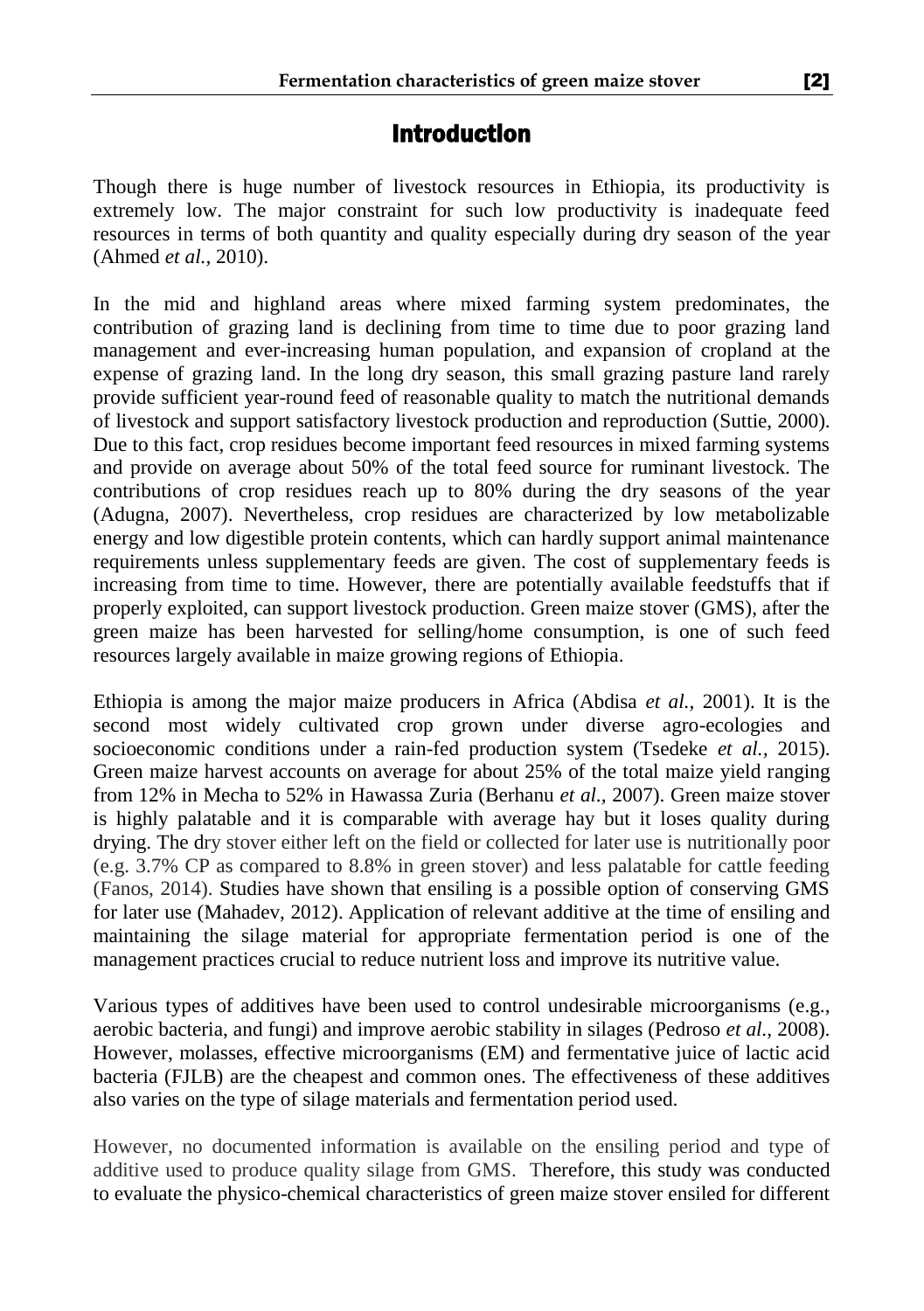periods using different additives. The ultimate aim of the study was to identify the appropriate additive type and ensiling duration to make quality silage from GMS.

## Materials and Methods

#### The study site

The experiment was conducted at Holetta Agricultural Research center (HARC), in Holetta town, 29 km West of Addis Ababa at an altitude of 2400 meters above sea level. The average annual rainfall of the area is 1144mm and the average daily temperature ranges from  $6^{\circ}$ C to  $21^{\circ}$ C.

### Treatment and design

The treatments were no additive (control), with EM at 1%, with FJLB at1%, and with molasses at 3% of green maize stover on fresh weight basis and three ensiling/incubation periods (4, 6 and 8 weeks). The levels of application were adopted from research reports studied elsewhere on other silage crops (Bureenok *et al.*, 2005; Bilal, 2009. Completely Randomized Design **(**CRD) was used with factorial combinations of four additive types and three incubation periods with five replications. Sixty mini silos were used in the study.

#### Additives and ensiling procedures FJLB

Fermentative Juice of Lactic acid Bacteria (FJLB) was prepared by macerating 200g fresh green maize stover in 600 ml of sterilized distilled water using a blender. The juice was filtered through a double layer of cheese cloth; then the filtrate was transferred to a glass bottle and thoroughly mixed with sucrose sugar t at the rate of 1% of the original weight of maize stover. Then, the bottle was capped and incubated anaerobically at 30°C for 2 days (Ohshima *et al*., 1996). After 48 hours, the pH value of the extract (FJLB) was determined with pH meter and then used as a silage additive (Yahaya *et al*. 2004). The extract having pH value of 3.8 to 3.5 was recommended to be an additive.

### Effective microorganisms (EM2)

For this experiment one bottle with a capacity of one liter of EM2 solution was purchased with (40.00 Eth. Birr) from Woljejii PLC, Debrie-Zeit, Ethiopia. However, EM2 was prepared by mixing EM1, molasses and chlorine free water in the ratio of 1:1:18, respectively.

#### Preparing experimental silages

The maize variety named "Arganie" (a hybrid of Wonchi x Kulani) grown by HARC highland maize research program was used for the experiment. Shortly following the removal of green cob, the stover was harvested and chopped in to 1 to 3 cm long pieces to allow proper compaction and consolidation. Except the control, the chopped green maize stover was weighed and treated thoroughly with respective additive on concrete floor plastered with plastic sheet and each was replicated five times. The additives used were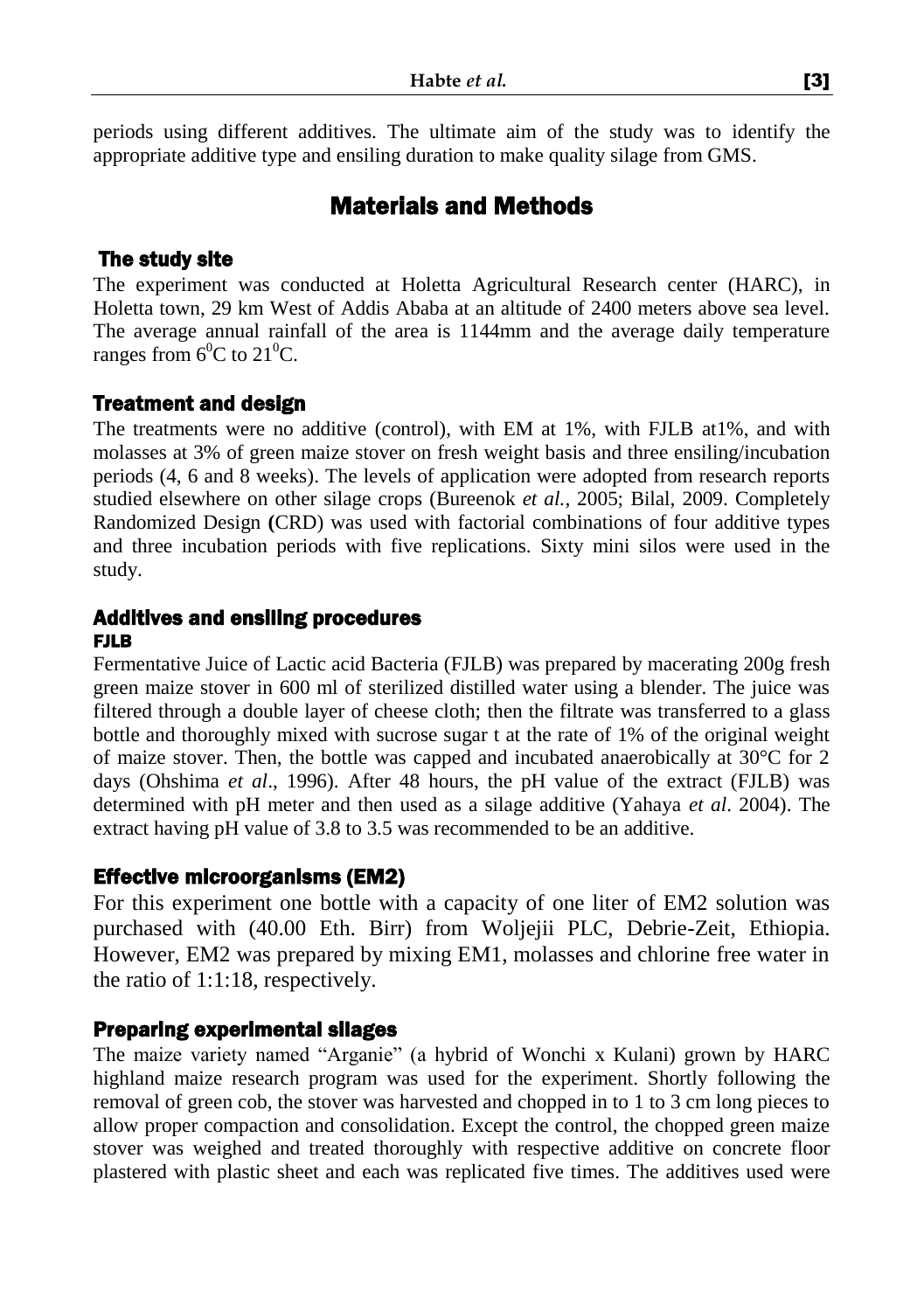EM (1%), FJLB (1%) and Molasses (3%) on fresh weight basis of chopped stover. The treated green maize stover was then filled into a plastic bucket lined with plastic sheet and compacted simultaneously. All plastic bags (mini silos) were filled at a similar packing density (1000g per 4liters plastic bucket) by hand and periodic tamping with a wooden stick. The tightly packed plastic bags were immediately closed, and sealed. On the sealed silage, heavy load was placed over the top of the plastic bag to exclude air from the silage and incubated at room temperature for 4, 6, and 8 weeks. Representative fresh sample of GMS was taken immediately prior to ensiling for laboratory analysis.

### Silage parameters Silage pH, temperature, and total dry matter loss (TDML)

At the end of the ensiling periods, the respective mini silos were weighed before opening for evaluation of silage physical characteristics. After observation for mold occurrence, the silage was thoroughly mixed and representative silage samples were taken and kept in refrigerator for determination of pH and chemical composition, while evaluation of silage physical characteristics was undergoing. Twenty g of frozen silage sample per treatment was taken in a beaker to which 100 ml of distilled water was added (AFIA, 2011). The samples were blended using a glass stirrer and kept for one hour before filtering using filter paper. Silage pH was measured from the extract using a conventional digital pH meter (Hanan Bench top pH meter), calibrated with buffer solutions (pH 4 and 7). Immediately as the silage pouch was opened, a laboratory thermometer was inserted in to the silo center to determine the temperature. Total dry matter loss (TDML) was calculated by DM weight loss in the silage (DM of forage - DM of silage)/DM forage\*100) (Pedroso *et al.,* 2011).

#### Visual assessment of silage quality

The silage physical parameters like color, aroma, texture, and moldiness were inspected and subjectively judged by a panel involving five personnel who had experience on silage quality characterization. The panelists were from the Department of Livestock Research and were oriented on how to apply the criteria set (Table 1) and exercised before commencing the actual evaluation, independently. The physical quality characteristics (color, smell, texture, and moldiness) of the experimental silages were scored using a 0-4 scale (Ososanya and Olorunnisomo, 2015). Mold formation assessment was undertaken before and after opening the mini silos while color, smell, and texture were evaluated immediately after silo being opened. The score values of each individual for all attributes were used in the statistical analysis. Four and zero were the maximum and minimum scores for each physical characteristic, respectively and the average sum of scores of all judges were taken as the quality score of each characteristic.

| Characteristics | Scale          |                 |                 |                     |               |  |
|-----------------|----------------|-----------------|-----------------|---------------------|---------------|--|
|                 |                |                 |                 |                     |               |  |
| Color           | Verv dark      | Dark            | Olive vellow    | Light olive green   | Olive green   |  |
| Smell/aroma     | Very offensive | Offensive       | Almost pleasant | pleasant            | very pleasant |  |
| Texture         | Slimv          | Verv soft       | Soft            | Fairly firm         | Firm          |  |
| Mold coverage   | Verv moldv     | Highly<br>moldy | medium          | Scattered mold spot | No mold       |  |

Table 1. Scales used for appraisal sensory characteristics of maize stover silage

*0 = Very bad, 1 = Bad, 2 = Moderate, 3 = Good, 4 = Excellent*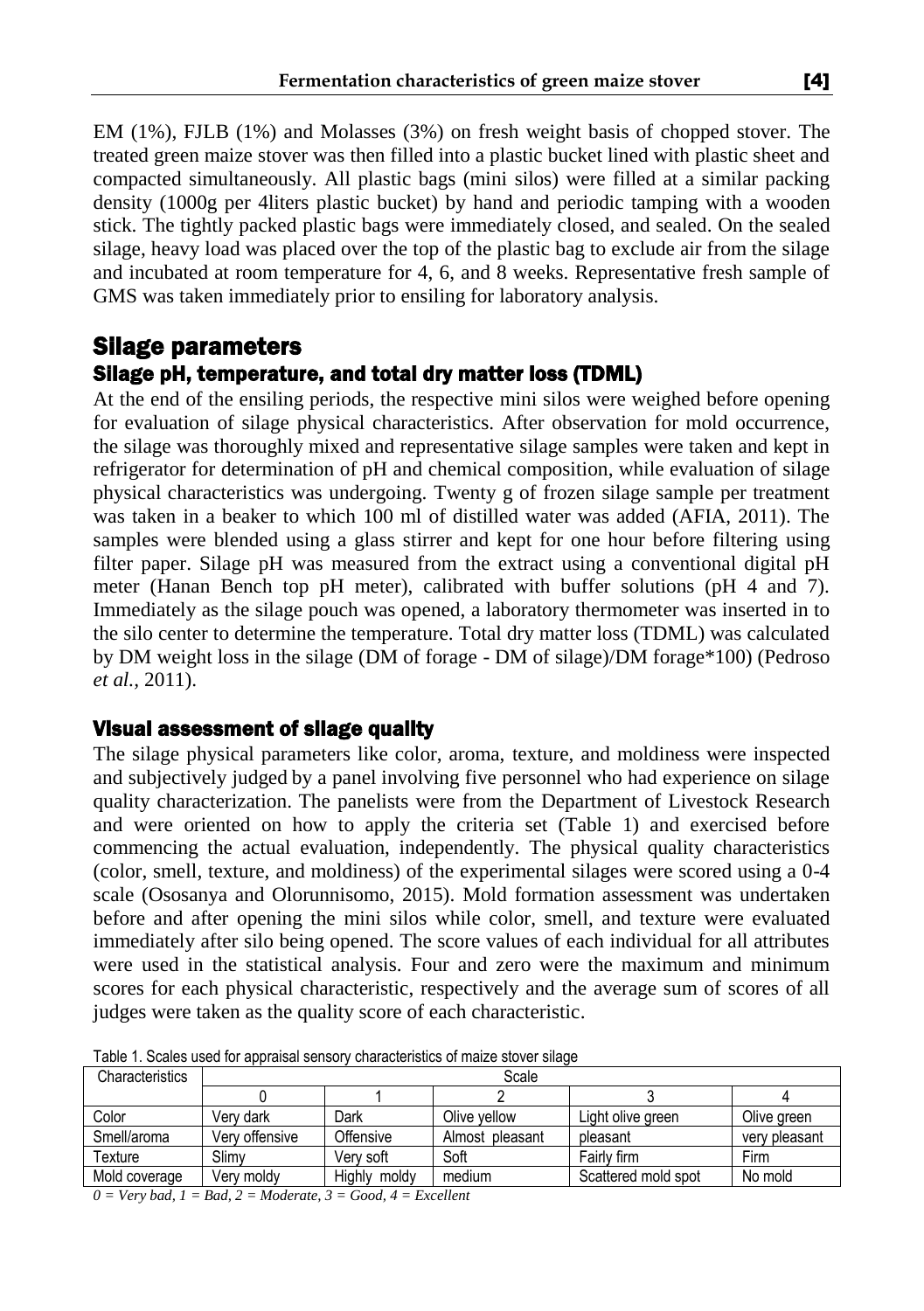#### Chemical composition and in-vitro digestibility

Chemical composition and *in-vitro* digestibility of fresh sample and the silages were determined at HARC animal nutrition laboratory. Representative of fresh green maize stover samples were taken prior to ensiling and silage samples were also taken at 4, 6, and 8 weeks of fermentation/incubation periods. The samples were dried in an oven at 65°C for 72 hours. The dried materials were ground to pass through1mm sieve in a Wiley mill and stored in polyethylene bags until chemical analysis. Dry matter, crude protein, and ash contents were determined following AOAC manual (AOAC, 1990). Neutral detergent fiber (NDF), acid detergent fiber (ADF) and acid detergent lignin (ADL) were determined according to Van Soest and Robertson (1985). *In-vitro* organic matter digestibility was determined using two stage *in-vitro* digestibility technique of Tilley and Terry (1963). Metabolizable energy (ME) content was estimated from the *in vitro* organic matter digestibility (IVOMD) according to MAFF (1984): ME (MJ/kg) =  $0.16$  (IVOMD).

#### Data management and analysis

Data was analyzed using the Statistical Analysis System (SAS, 2004). Significances of differences among treatment means was determined using Duncan Multiple Range Tests at 0.05 significance level. When interaction between the factors was non-significant, only main effect means were presented and discussed

The following statistical model was used for analysis

$$
Yijk = \mu + C_i + P_j + CP_{ij} + E_{ijk}
$$

Where,  $Y_{ijk}$  = the dependent variable),  $\mu$  = overall mean,  $C_i$  = effect of additives (i=1-4),  $P_i$  = effect of length of fermentation period (j=1-3), CPij= interaction effect,  $E_{ik}$  = experimental error

## Results and Discussion

### Physical characteristics

There was no significant differences (P>0.05) among the treatments in terms of the observed color in green maize stover ensiled for four weeks (Table 2). However, GMS silages treated with Molasses and FJLB additives and ensiled for eight weeks showed significant (P<0.05) difference compared to the control ensiled for the same period. Other similar studies also showed that additives had positive impact on color characteristics of silage as compared to the control group (Bilal, 2009). GMS silage which was ensiled for eight weeks without additive showed less significant values (P<0.05) in terms of smell compared to GMS silage treated with additives and ensiled for the same period. This agrees with the observation of Getahun *et al*. (2018) and Mulugeta (2015) who reported that addition of molasses and EM to sugar cane top and crop residues, respectively resulted in pronounced alcoholic odor/sweet and strong smell, which is an indicator of better quality silage. The better anaerobic fermentative property of additives might probably be attributed to the presence of lactate and acetate producing microbes and water soluble carbohydrate in adequate quantities (Winters *et al*., 1998). Texture of GMS ensiled for four weeks with additives was significantly  $(P<0.05)$  better than that of the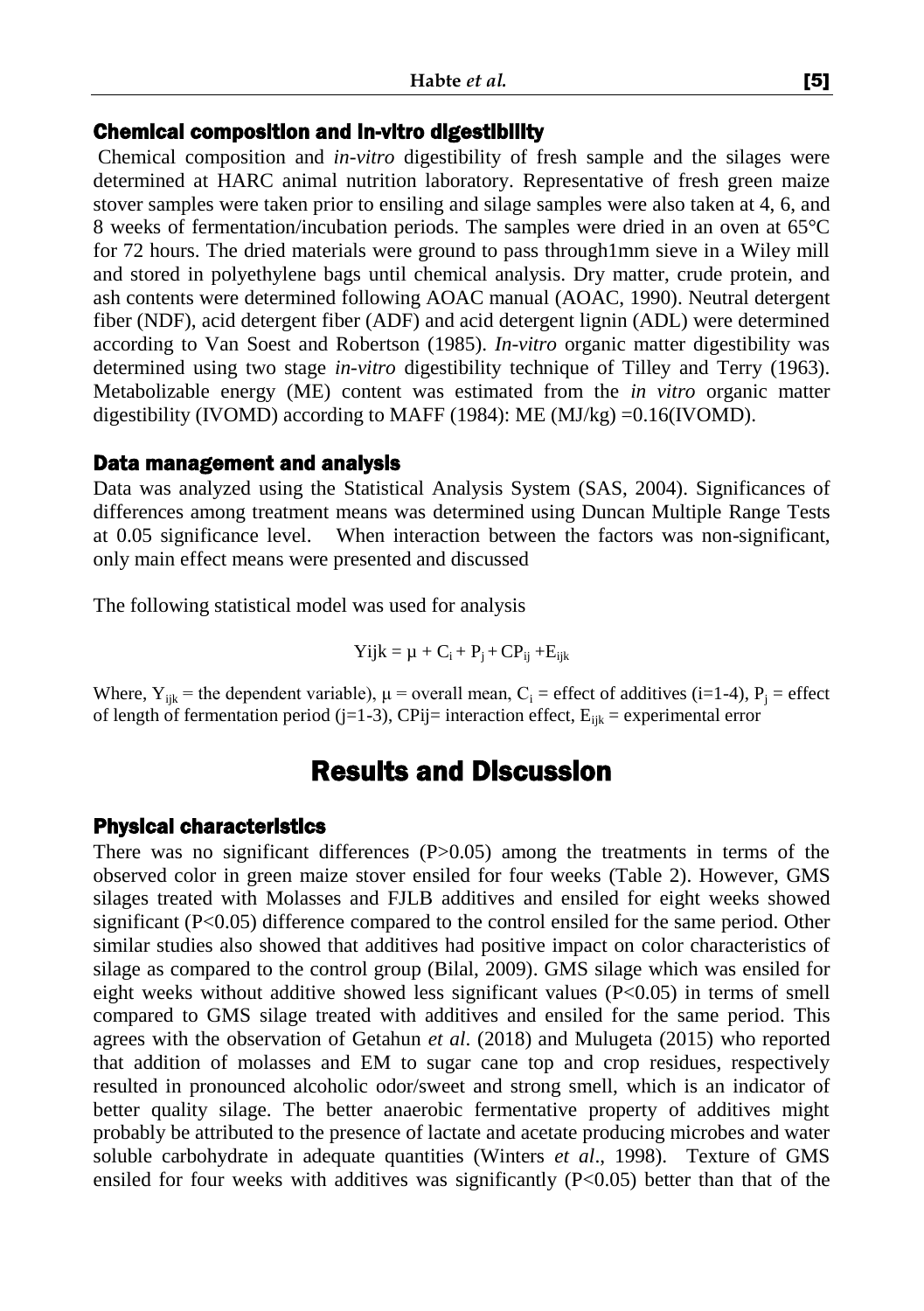control group at the same fermentation period. However, quality of silage without additive (control) showed lower texture with prolonged fermentation period. The Mold coverage of the control that was ensiled for eight weeks was higher than silage, which was treated with additives and ensiled for the same period. As ensiling period, progressed, increased mold coverage was observed on the control group. Mold coverage of green maize stover in the control group was significantly high  $(P<0.05)$  compared to silage treated with additives at fermentation period of eight weeks; which could be attributed to low concentration of lactic acid that would arrest proliferation of micro-organisms in the untreated product.

| Additive-period interaction | Parameter          |                   |                   |                   |  |
|-----------------------------|--------------------|-------------------|-------------------|-------------------|--|
| (week))                     | Color              | Smell             | Texture           | Mold cover        |  |
| C-4                         | 3.8 <sub>ab</sub>  | 3.4 <sub>ab</sub> | 3.2 <sup>b</sup>  | 3.8 <sub>ab</sub> |  |
| $C - 6$                     | 3.2 <sub>bcd</sub> | 3.4ab             | 3.2 <sup>b</sup>  | 3.4 <sup>ab</sup> |  |
| $C-8$                       | 2.6 <sup>d</sup>   | 2.8 <sup>b</sup>  | 2.6 <sup>c</sup>  | 2.6 <sup>c</sup>  |  |
| EM-4                        | 4.0 <sup>a</sup>   | 4.0 <sup>a</sup>  | 4.0 <sup>a</sup>  | 4.0 <sup>a</sup>  |  |
| EM-6                        | 3.6 <sup>abc</sup> | 3.8 <sup>a</sup>  | 3.8 <sup>ab</sup> | 3.8 <sub>ab</sub> |  |
| EM-8                        | 3.0 <sup>cd</sup>  | 3.6 <sup>a</sup>  | 3.4 <sup>ab</sup> | 3.2 <sup>b</sup>  |  |
| FJLB-4                      | 4.0 <sup>a</sup>   | 4.0 <sup>a</sup>  | 4.0 <sup>a</sup>  | 4.0 <sup>a</sup>  |  |
| FJLB-6                      | 3.8 <sub>ab</sub>  | 3.6 <sup>a</sup>  | 3.8 <sup>ab</sup> | 3.8 <sub>ab</sub> |  |
| FJLB-8                      | 3.5 <sub>abc</sub> | 3.5 <sup>a</sup>  | 3.8 <sub>ab</sub> | 3.3 <sub>ab</sub> |  |
| Mol-4                       | 4.0 <sup>a</sup>   | 4.0 <sup>a</sup>  | 4.0 <sup>a</sup>  | 4.0 <sup>a</sup>  |  |
| Mol-6                       | 3.6 <sub>abc</sub> | 3.8 <sup>a</sup>  | 3.8 <sub>ab</sub> | 3.8 <sub>ab</sub> |  |
| Mol-8                       | 3.5 <sub>abc</sub> | 3.5 <sup>a</sup>  | 3.5 <sup>ab</sup> | 3.8 <sub>ab</sub> |  |
| <b>SEM</b>                  | 0.25               | 0.20              | 0.17              | 0.22              |  |

Table 2. Physical properties of green maize stover silage treated with additives for different periods

*a-d Means with different superscripts within the same column and within a category are significantly different(P<0.05), C= control, EM= Effective Micro-organism, FJLB= Fermentative Juice of Lactic acid Bacteria, Mol= Molasses, Wks= weeks*

#### Silage pH, temperature, and dry matter loss

Table 3 shows the changes in pH, temperature, and dry matter loss of green maize stover silage as affected by additives and fermentation periods. Relatively, higher pH  $(P<0.05)$ was recorded in control group with no significant variation across the fermentation periods. However, a decreasing trend in pH was observed in GMS silage treated with additives with prolonged fermentation periods to week six. Low pH values  $(\leq 4.5)$  are believed to increase chemical hydrolysis of the ensiled fibrous polysaccharides (Bolsen *et al.,* 1996). The result of this study was consistent with previous study by Bilal (2009) who reported that grass ensiled with additives showed a decreased pH value due to level of additives and fermentation periods. There was no significant (*P*>0.05) difference in pH among GMS silages treated with respective additives and ensiled for four and six weeks period. The relative high pH values of GMS silage in the control group/silage without additive may be attributed to low concentration of fermentable carbohydrates. In general all silages that had a pH value of  $\leq 4.53$ , was within the acceptable range in quality silage (McDonald *et al*., 2010). The pH value of silage in the control group was within an acceptable quality silage ranges; this probably indicates that GMS had the threshold soluble carbohydrate that could trigger lactic acid production.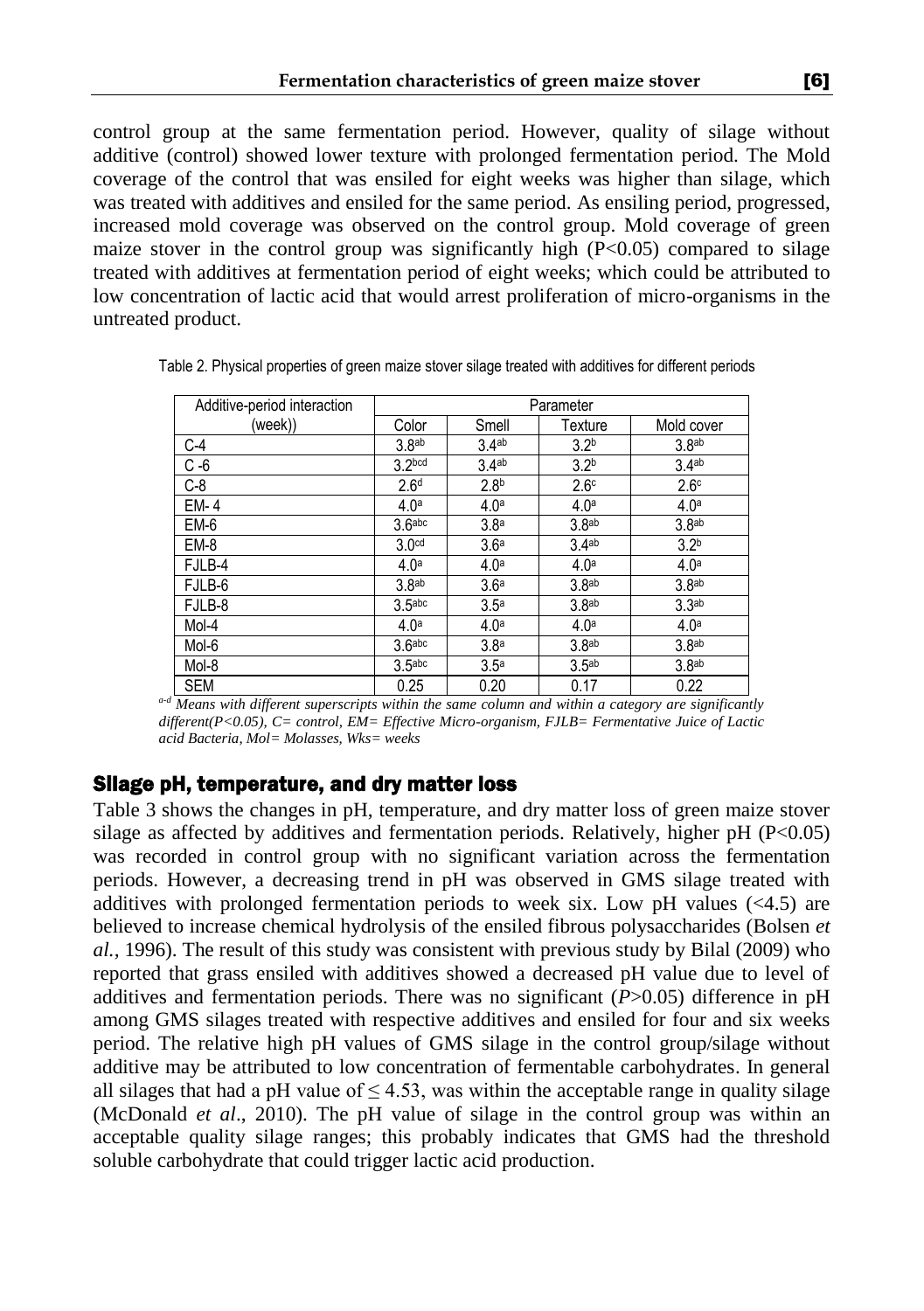The temperature of the silage measured upon opening the silo/plastic bags, was ranged from 16.62 to 19.52°C. Silage temperature was higher (P<0.05) in GMS treated with the different additives as compared to the control at 4 weeks fermentation period, however, there was no significant (*P*>0.05) variation in temperature among additive treated silages during similar fermentation period. This may be due to the effect of additives to enhance the fermentation process. The temperature of the control group and EM treated silage were significantly  $(P<0.05)$  lower than that of molasses treated silage during the six weeks fermentation period. This can be due to sufficient amount of water soluble carbohydrate in molasses to accelerate the fermentation process. The temperature of the control group was also lower ( $P<0.05$ ) than EM and FJLB treated silages but there was no significant (P>0.05) difference between EM and FJLB treated silages in the six week fermentation period. However, as the fermentation period increases, the difference in temperature became small and did not significantly differ (P>0.05) among all additive treated silages at eight weeks incubation periods. According to Kung (2011), silage temperature of small silos is similar to the ambient temperature or just a few degrees warmer than normal. The result of this study showed that the generated heat was small, indicating the occurrence of minimal aerobic deterioration. Excessive heat production due to aerobic oxidation leads to browning (Millard) reaction, forming protein and carbohydrate complex that inhibits protein and fiber digestion (Bolsen *et al.,* 1996).

The DM recovery was higher due to additives compared to the control (Table 3). A significant  $(7.55%)$  dry matter loss  $(P<0.05)$  was observed in the control group at the fermentation period of eight weeks compared to the green maize stover silage treated with additives for the same and different ensiling durations. Delayed pH drop causes maximum DM loss in grass silage (Kung and Shaver, 2001). This is comparable to Bilal (2009) who reported that higher DM recovery was found due to addition of molasses on grass silage compared to the control/no molasses. This could be attributed to the addition of watersoluble carbohydrates and fermentation starter juice, which could have enhanced the fermentation process. According to Weinberg and Muck (1996) and Sharp *et al.* (1994), increased DM recovery may have been related to homolactic fermentation, which decreased fermentation losses. Lactic acid production reduces the carbon loss and thereby results in more DM recovery.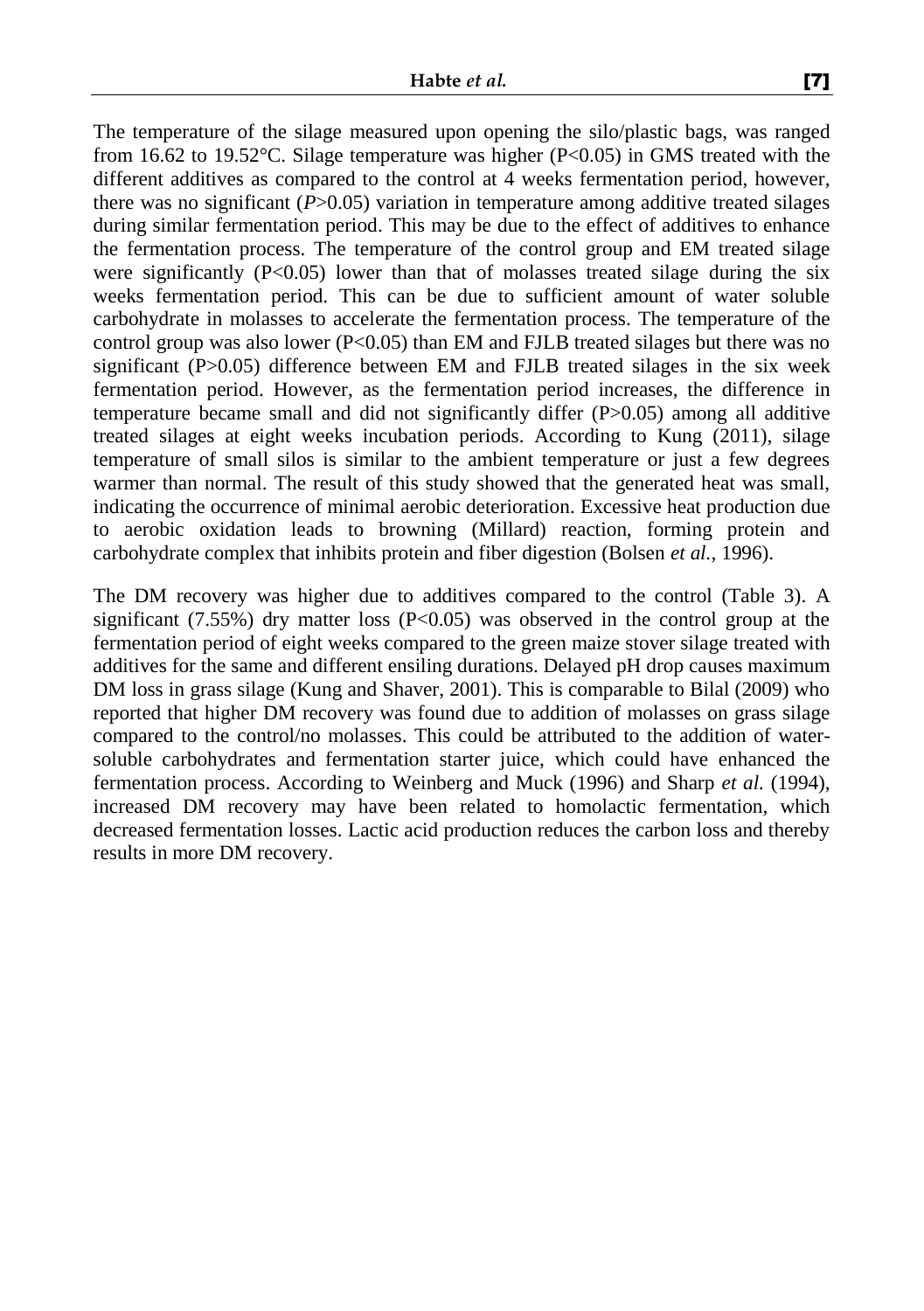| Additives-period interaction | Parameter          |                    |                   |  |  |
|------------------------------|--------------------|--------------------|-------------------|--|--|
| (week)                       | PН                 | Т٥                 | TDML (%)          |  |  |
| $C-4$                        | 4.45a              | 17.60ef            | 4.80c             |  |  |
| $C - 6$                      | 4.53a              | 16.62 <sup>g</sup> | $5.26$ bc         |  |  |
| $C-8$                        | 4.50a              | 18.82bcd           | 7.55a             |  |  |
| EM-4                         | 4.01bc             | 18.32cd            | 4.58c             |  |  |
| EM-6                         | 3.96c              | 17.44 <sup>f</sup> | 4.95c             |  |  |
| EM-8                         | 4.08b              | 19.20ab            | 6.40 <sub>b</sub> |  |  |
| FJLB-4                       | 4.04 <sub>bc</sub> | 18.52cd            | 3.40c             |  |  |
| FJLB-6                       | 4.01bc             | 17.60ef            | 4.70c             |  |  |
| FJLB-8                       | 4.10 <sup>b</sup>  | 19.52 <sup>a</sup> | 5.68bc            |  |  |
| Mol-                         | $4.04$ bc          | 18.40cd            | 4.40c             |  |  |
| Mol-6                        | 4.02bc             | 18.20de            | 5.16c             |  |  |
| Mol-8                        | 4.10 <sup>b</sup>  | 18.90abc           | $5.53$ bc         |  |  |
| <b>SEM</b>                   | 0.007              | 0.23               | 0.76              |  |  |

Table 3. Silage pH, temperature and dry matter loss of green maize stover treated with additives and ensiled for different periods

*a-g Means with different superscripts within the same column are significantly different (P<0.05); TDML = Total Dry Matter loss ;T<sup>0</sup> =Temperature C= control, EM= Effective Micro-organism, FJLB= Fermentative Juice of Lactic acid Bacteria, Mol= Molasses, Wks= Weeks*

#### Chemical compositions and in vitro digestibility of silage and fresh stover

Though no significant difference was observed among treatments, the GMS silage, which was treated with molasses, showed high DM percentage for the same fermentation periods (Table 4). However, DM was less  $(P<0.05)$  in the control group than molasses treated silage at 8 weeks fermentation period. The crude protein content of the silage ranged from 4.85 to 5.9%. The CP content of GMS silages was improved due to use of additives; thereby CP content was increased by (3.53 to 15.7%) as compared to the fresh maize stover. The CP content of green maize stover treated with additives was significantly different  $(P<0.05)$  from that of the control during all fermentation periods. This agrees with the findings of Bilal (2009) and Yonatan *et al.* (2014) who reported that molasses and corn addition on grass silage and EM inoculation on coffee husks resulted in higher CP content than that of the control. Zhang (2003) also reported that ensiling green maize stover with additives improved CP contents by (25.51%). However, the present study showed less (3.53 to 15.7%) CP contents increment than the earlier reports. This could be attributed to differences in variety and/ or additive type. The CP contents of silage could be affected by the type additive used and length of fermentation period. The possible reason for an increased CP content of silage could be due to the efficient fermentation and stability; thereby the natural bacteria present in the medium have no chance to act on the product except becoming part of medium (silage). These bacteria are protein in nature and contain more than 75% of their cell mass in the form of true protein (Yang *et al*., 2004).

From the cell wall components, NDF was significantly lower (P<0.05) in silage treated with molasses and ensiled for six weeks than the control and FJLB treated silage across all fermentation periods. The ADF content of GMS silage treated with molasses and ensiled for six weeks was lower than that of the control with fermentation period of four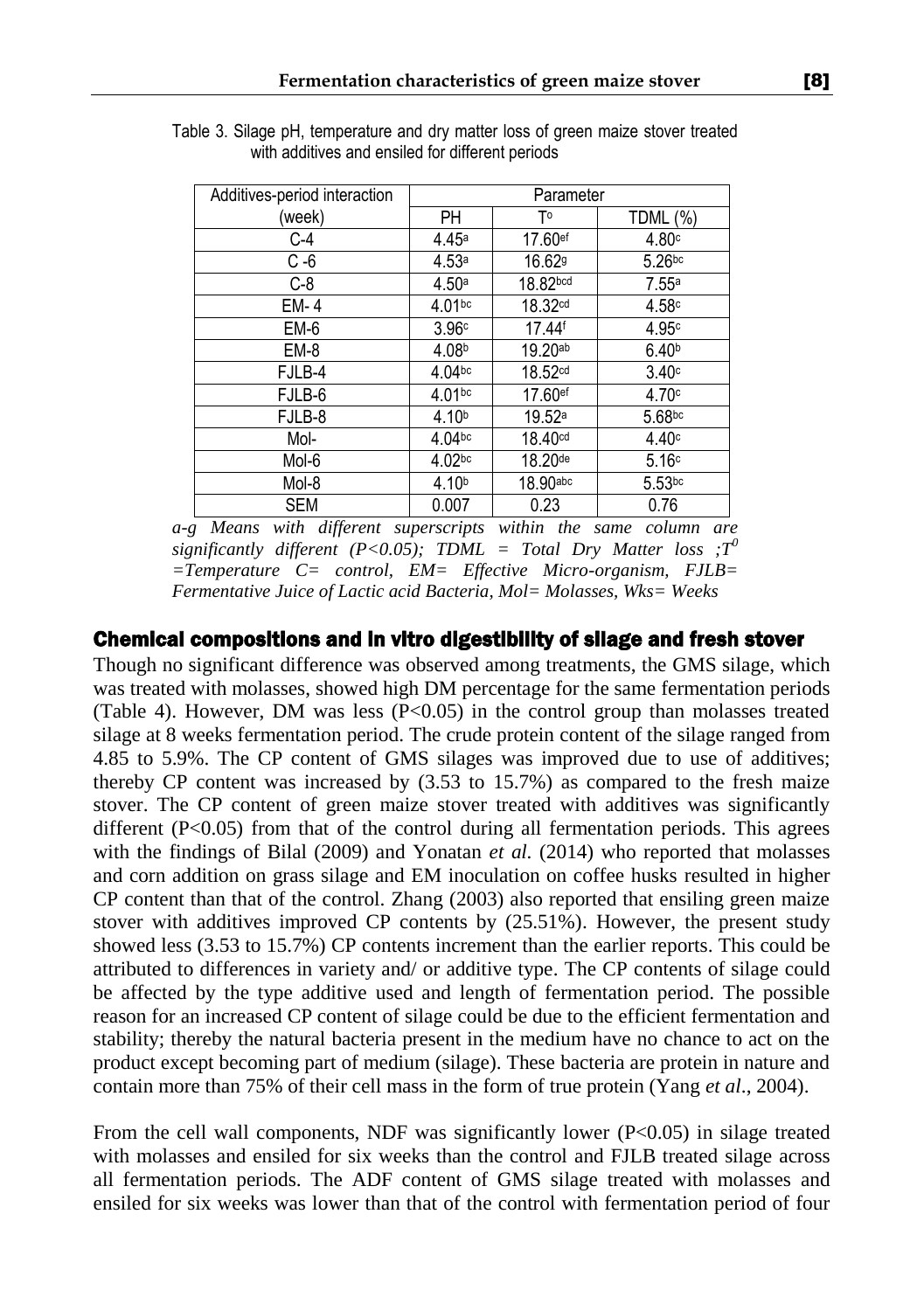weeks and EM treated silage incubated for eight weeks. However, no significant variation was observed within each additive across the various fermentation periods. According to Zhang (2003), 16.37 and 23.66%, respectively due to the effect of ensiling, decreased the NDF and ADF contents of green maize stover. In this study, however, NDF and ADF contents were decreased only 1.48 and 6.78 percent, respectively, due to ensiling with molasses for six weeks periods. This could be attributed to differences in variety and/ or fermentation periods.

GMS silage treated with additives and incubated for six weeks had lower ( $P<0.05$ ) ADL content than that of the control ensiled for four weeks. However, there was no significant variation across the fermentation periods within each additive used and the control group. This result conforms with Yonatan *et al. (*2014) who reported that use of EM additive resulted in lower NDF, ADF and lignin contents compared to the control in coffee husk. Silage with low pH values (<4.5) are believed to increase chemical hydrolysis of the ensiled fibrous polysaccharides (Bolsen *et al.,* 1996). The IVOMD (*in vitro* organic matter digestibility) and ME (MJ/kg) content was higher in GMS silage, which was treated with molasses and incubated for six to eight weeks than the control during similar fermentation periods.

The ash content did not show significant (P>0.05) difference among all treatments. Contrary to the present results, (Yonatan *et al*., 2014) stated that the ash content was increased to some extent in coffee husk ensiled with additives for different fermentation periods. The other reason might be due to high levels of minerals in the additive used and/or soil contamination at the time treating with respective additive could increase the overall ash contents.

| Additive-period    | Parameters          |            |                    |                     |                    |                    |              |                    |
|--------------------|---------------------|------------|--------------------|---------------------|--------------------|--------------------|--------------|--------------------|
| interaction        | <b>DM</b>           | <b>ASH</b> | <b>CP</b>          | <b>NDF</b>          | <b>ADF</b>         | <b>ADL</b>         | <b>IVOMD</b> | <b>ME</b>          |
| (week)             |                     |            |                    |                     |                    |                    |              | (MJ/kg)            |
| C-4                | 35.48bc             | 7.50       | 4.85c              | 70.66a              | 43.31a             | 9.19a              | 45.64abc     | $7.30$ abc         |
| $C - 6$            | 36.01abc            | 7.93       | 4.79c              | 68.66ab             | 40.93ab            | 8.01 <sub>ab</sub> | $42.26^{bc}$ | $6.76$ bc          |
| $C-8$              | 34.85c              | 7.69       | 4.79c              | 67.39 <sup>b</sup>  | 42.31ab            | 7.97ab             | 41.99c       | 6.72c              |
| $EM-4$             | 35.84abc            | 8.21       | 5.28 <sup>b</sup>  | 67.41 <sup>b</sup>  | 40.41ab            | 8.40 <sub>ab</sub> | 52.87ab      | 8.46 <sup>ab</sup> |
| EM-6               | 36.21abc            | 8.01       | 5.83a              | 66.55bcd            | 41.24ab            | 7.83 <sup>b</sup>  | $50.03$ abc  | $8.00$ abc         |
| EM-8               | 36.81abc            | 7.58       | 5.65ab             | 67.17bc             | 43.10a             | 7.95ab             | 46.93abc     | $7.51$ abc         |
| FJLB-4             | 35.46 <sup>bc</sup> | 7.73       | 5.60 <sub>ab</sub> | 68.60ab             | 41.36ab            | 7.89b              | 46.96abc     | $7.51$ abc         |
| FJLB-6             | 36.01abc            | 8.37       | 5.85a              | 68.20 <sup>ab</sup> | 42.36ab            | 7.91 <sup>b</sup>  | 47.83abc     | 7.66abc            |
| FJLB-8             | 36.69abc            | 8.52       | 5.63 <sub>ab</sub> | 67.11bc             | 40.82ab            | 7.87 <sup>b</sup>  | 45.13abc     | $7.22$ abc         |
| Mol-4              | 36.97ab             | 8.36       | 5.56 <sup>ab</sup> | 64.59 <sup>cd</sup> | 41.22ab            | 8.05 <sup>ab</sup> | $49.60$ abc  | $7.94$ abc         |
| Mol-6              | 37.44a              | 8.59       | 5.90a              | 64.33 <sup>d</sup>  | 39.24 <sup>b</sup> | 7.70 <sup>b</sup>  | 54.47a       | 8.72a              |
| Mol-8              | 37.11ab             | 8.19       | 5.68ab             | 66.60bcd            | 40.21ab            | 7.65 <sup>b</sup>  | 53.77a       | 8.60 <sup>a</sup>  |
| <b>SEM</b>         | 0.77                | 0.37       | 0.035              | 3.84                | 2.66               | 0.34               | 24.65        | 0.63               |
| P-Value            | 0.0004              | 0.069      | 0.0001             | 0.0001              | 0.008              | 0.0162             | 0.0012       | 0.0012             |
| Fresh green stover | 35                  | 7.12       | 5.1                | 65.28               | 41.9               | 9.79               | 45.98        | 7.36               |

Table 4. Chemical Compositions and in vitro dry matter digestibility of the ensiled green maize stover

*a-c Means with different superscripts within the same column are significantly different (P<0.05); DM = Dry Matter; ME (MJ/kg) = Metabolizale Energy; ADF= Acid detergent fiber; ADL= Acid detergent lignin; CP= Crude protein; IVOMD= in vitro OM digestibility; NDF= Neutral detergent fiber; OM=Organic matter; EM=Effective Microorganisms; SEM= standard error of the mean, EM=effective microorganism, FJLB=Fermentative Juice of Lactic acid Bacteria, Wks= weeks*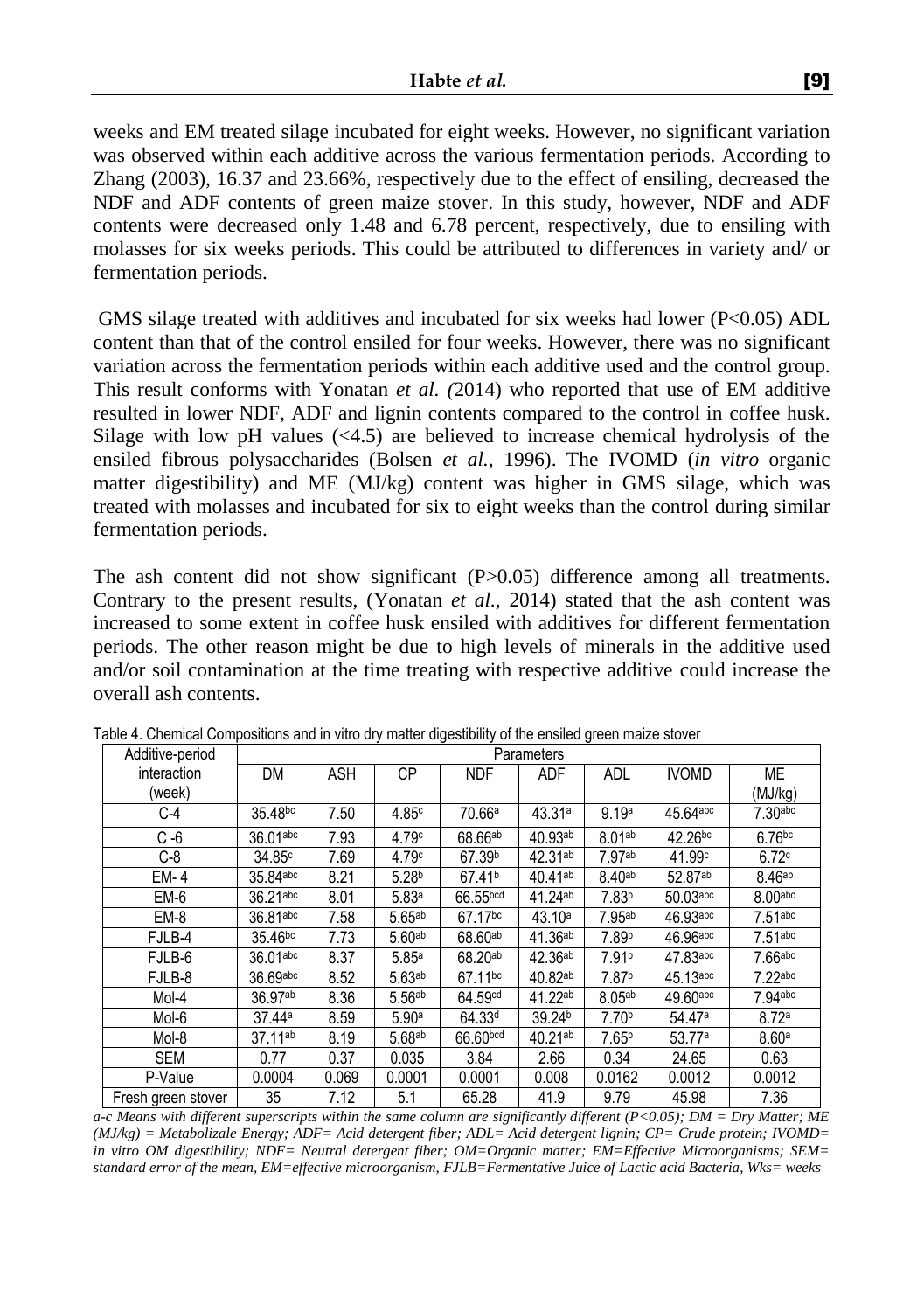## Conclusion

Determining an appropriate additive type and fermentation period to silage crops has paramount importance to improve fermentative characteristics and nutritive values of silage. From this study, it is concluded that ensiling green maize stover (after green cob removal) with 3% molasses on fresh weight basis for about six weeks has beneficial effect on the fermentative quality and nutritive of the silage.

## Acknowledgements

The author would like to acknowledge Addis Ababa University for granting partial financial support. The author expresses his sincere and heartfelt appreciation to Holetta Agricultural Research Center, Animal Nutrition Laboratory for their technical support in analyzing the chemical composition of feed samples of the study

### References

- Abdisa G, A Girma, H Verkuijl, and W Mwangi. 2001. Farmers' Maize Seed Systems in Western Oromia, Ethiopia. Mexico, D.F.: International Maize and Wheat Improvement Center (CIMMYT) and Ethiopian Agricultural Research Organization (EARO).
- Adugna T. 2007. Feed Resources for Producing Export Quality Meat and Livestock in Ethiopia Examples from Selected Woredas in Oromia and SNNP Regional States. *Ethiopia sanitary and phytosanitary standards and livestock and meat marketing program (SPS-LMM).* Texas Agricultural experiment station (TAES)/Texas A & M University system
- Ahmed H, E Abule, K Mohammed, and AC Treydte. 2010. Livestock feed resources utilization and management as influenced by altitude in the Central Highlands of Ethiopia. *Livestock research for rural development*. [http://www.lrrd.org/lrrd/22/12/cont2212.htm.](http://www.lrrd.org/lrrd/22/12/cont2212.htm)
- Association of Official Analytical Chemists (AOAC). 1990. Official Methods of Analysis. 15<sup>th</sup> Edition. Arlington, Verginia, USA. pp 12-98.
- Australian Fodder Industry Associations (AFIA). 2011. Laboratory Methods Manual. Version 7:80-81.
- Berhanu G, S Fernandez-Rivera, H Mohammed, W Mwangi, and A Seid. 2007. Maize and livestock: Their inter-linked roles in meeting human needs in Ethiopia*.* Research Report 6. ILRI (International Livestock Research Institute), Nairobi, Kenya. 103 pp.
- Bilal MQ. 2009. Effect of Molasses and Corn as Silage Additives on the Characteristics of Mott Dwarf Elephant Grass Silage at different fermentation periods. Pakistan, *Vet. J.* 29(1): 19-23.
- Bolsen KK, G Ashbell, and ZG Weinberg. 1996. Silage fermentation and silage additives. Rev. Asian-Aust. *J. Anim. Sci. 9:483-493*. Bureau of Animal Production and Health (BAPH). Criteria for evaluation of maize stover silage. BAPH, Ministry of Agriculture, Bejing, China. FAO.
- Bureenok S, T Namihira, M Tamaki, S Mizumachi, Y Kawamoto, and T Nakada. 2005. Fermentative Quality of Guinea grass Silage by Using Fermented Juice of the Epiphytic Lactic Acid Bacteria (FJLB) as a Silage Additive. *Asian-Aust. J. Anim. Sci.* Vol 18, No. 6 : 807-811
- Fanos M. 2014. Maize stover: A potential green fodder in Ethiopia. In: livestock and irrigation value chain for Ethiopia smallholders. ILRI, LIVES project.
- Getahun K, M Ashenafi, A Getnet, and A Getachew. 2018. Nutritional and fermentative quality of sugarcane (*Saccharum officinarum*) top ensiled with or without urea and molasses. *African Journal of Agricultural Research*. 13(20), pp. 1010-1017.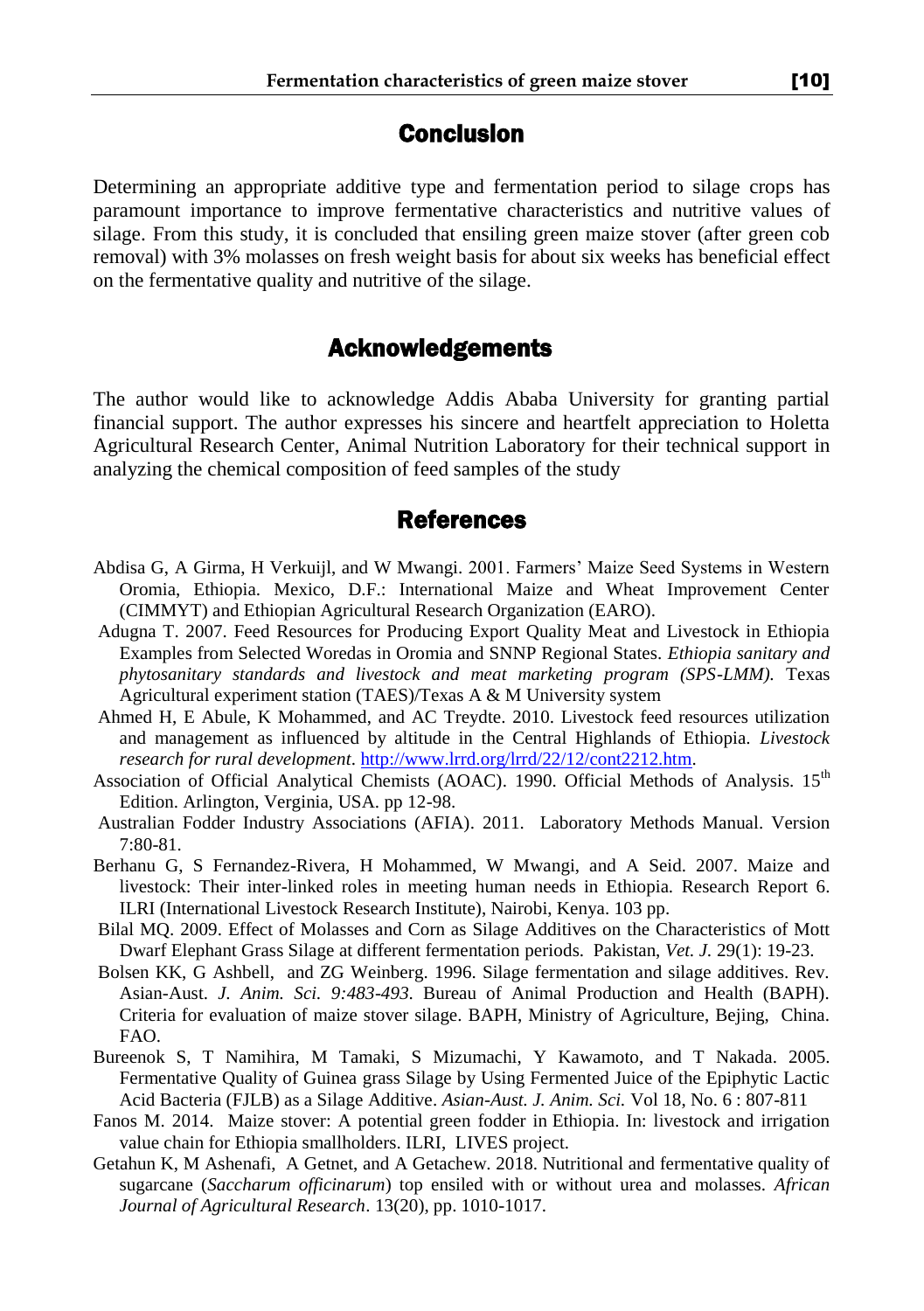- Kung L. 2011. Silage Temperatures: How Hot is Too Hot? Dept. of Animal & Food Sciences. 531 South College Avenue, Newark, DE 19717-1303.
- Kung L and R Shaver. 2001. Interpretation and use of silage fermentation analysis reports. Focus on Forage 3(13):1-5
- MAFF (Ministry of Agriculture and Fisheries and Food). 1984. Energy allowance and feeding system of Ruminants. Book 413. HMOS, London. 85p.
- Mahadev AG. 2012. Effect of drying versus ensiling of maize stover on chemical composition and feeding value to lactating crossbred cows. PhD thesis submitted to the Karnataka Veterinary, Animal and Fisheries Sciences University, Bidar, India.
- McDonald P, RA Edwards, JFD Greenhalgh, CA Morgan, LA Sinclair, and Wilkinson. 2010. Animal Nutrition. 7<sup>th</sup> Ed. Ashford Color Press Ltd., Gosport, England.
- Mulugeta A. 2015. Evaluation of Effective Microbes (EM) Treatment on Chemical Composition of Crop Residues and Performance of Crossbred Dairy Cows. Msc. Thesis Submitted to Haramaya University, Haramaya, Ethiopia.
- Ohshima M, E Kimura, and H Yokota. 1996. A method of making good quality silage from direct cut alfalfa by spraying previously fermented juice. *Anim. Feed Sci.Technol*. 66:129-137.
- Ososanya TO and OA Olorunnisomo. 2015. Silage characteristics and preference of sheep for wet brewer's grain ensiled with maize cob. *Livest. Res. Rural Dev*. 27:12.
- Pedroso AF, AA Rodrigues, WB Júnior, and GB Souza. 2011. Fermentation parameters, quality and losses in sugarcane silages treated with chemical additives and bacterial inoculants. *R. Bras. Zootec*. 40(11):2318-2322.
- Pedroso AF, LG Nussio, and DRS Loures. 2008. Fermentation, losses, and aerobic stability of sugarcane silages treated with chemical and bacterial additives. *Sci. Agric*. 65:567-691.
- Sharp R, PG Hooper, and DG Armstrong.1994. The digestion of grass silages produced using inoculants of lactic acid bacteria. Grass Forage Sci., 49: 42-53.
- Smerjai B, N Tomoyuki, K Yasuhiro, and N Tadashi. 2005. Additive effects of fermented juice of epiphytic lactic acid bacteria on the fermentative quality of guinea grass (*Panicum maximum*  Jacq.) silage. *Japanese Society of Grassland Science* ISSN1744-6961
- Statistical Analysis System (SAS). 2004. Version 9.1. SAS Institute. Inc., Cary, NC, USA.
- Suttie JM. 2000. Hay and straw conservation for small-scale farming and pastoral conditions. Plant Production and Protection Series No. 29. (FAO: Rome).
- Tilley JMA and RA Terry. 1963. A Two-stage technique for the *in vitro* digestion of forage crops. *J. Brit. Grassland Soc*. 18:104
- Tsedeke A, S Bekele, M Abebe, W Dagne, K Yilma, T Kindie, K Menale, B Gezahegn, T Berhanu, and K Tolera. 2015. Factors that transformed maize productivity in Ethiopia. Food Sec. DOI 10.1007/s12571-015-0488-z.
- Van Soest P, and JB Robertson. 1985. Analyses of forage and fibrous foods. A laboratory manual for Animal Science 613. Cornell University, Ithaca, New York, USA.
- Weinberg ZG and RE Muck. 1996. New trends and opportunities in the development and use of inoculants for silage. Microbial Rev., 19: 53-68.
- Winters AL, RJ Merry, M Muller, DR Davies, G Pahlow, and T Muller. 1998. Degradation of fructans by epiphytic and inoculant lactic acid bacteria during ensilage of grass. *J. Appl.Microbiology*, 84:304-312.
- Yahaya MS, M Goto, W Yimiti, B Smerjai, and Y Kawamoto. 2004. Additives effects of fermented juice of epiphytic lactic acid bacteria and acetic acid on silo fermentation and ruminal degradability of tropical elephant grass. *J Anim Vet Adv.*; 3:115–121.
- Yang CM, JSC Haung, T Chang, YH Cheng, and CY Chang. 2004. Fermentation acids, aerobic fungal growth, and intake of Napier grass ensiled with non-fiber carbohydrates. *J. Dairy Sci.*, 87: 630-636.